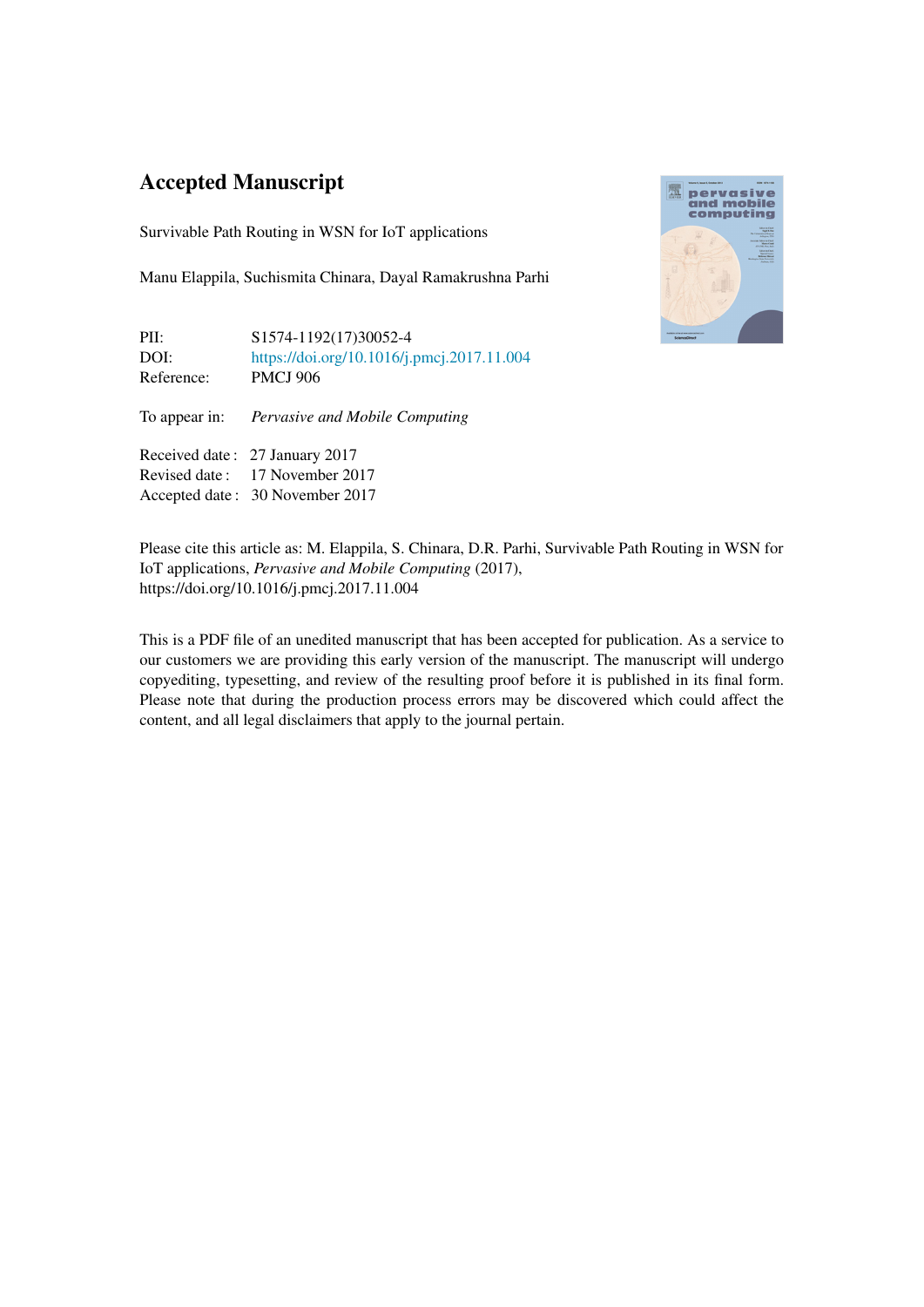## Survivable Path Routing in WSN for IoT applications

Manu Elappila<sup>a,∗</sup>, Suchismita Chinara<sup>a</sup>, Dayal Ramakrushna Parhi<sup>a</sup>

<sup>a</sup>National Institute of Technology Rourkela, India-769008

#### Abstract

Wireless Sensor Networks (WSN), enhanced communication protocols, distributed intelligence for smart objects, wireless radio frequency systems and several other technologies and communication solutions together enable the promising next generation Internet, called Internet-of-Things. This paper presents a congestion and interference aware energy efficient routing technique for WSN namely, Survivable Path Routing. This protocol is supposed to work in the networks with high traffic because multiple sources try to send their packets to a destination at the same time, which is a typical scenario in IoT applications for remote healthcare monitoring. For selecting the next hop node, the algorithm uses a criterion which is a function of three factors: signal to interference and noise ratio of the link, the survivability factor the path from the next hop node to the destination, and the congestion level at the next hop node. Simulation results suggest that the proposed protocol works better concerning the network throughput, end-to-end delay, packet delivery ratio and the remaining energy level of the nodes. The rate of packet drops is also observed to be lesser in the congested topology scenarios. Keywords: WSN, Network Survivability, Congestion aware Routing, Path Survivability Factor, SINR, IoT

### 1. Introduction

The field of microelectronics has been advanced in the recent decades and led to the development of research on wireless networks of low cost, low rate, and low power network devices such as tiny nodes and sensors, etc. Wireless Personal Area Network (WPAN) [1] has a broad range of applications like wireless sensor networks <sup>5</sup> (WSN), underwater acoustic networks, body area networks, industrial wireless networks, radio frequency identification (RFID) systems, machine-to-machine (M2M) communication systems and much more. These sensing, actuating, identification and other various processing devices are combined to form a network that achieves some shared objectives. They interact with the physical world pervasively with the aid of enhanced communication protocols and distributed intelligence, which constitute a novel paradigm called *Internet of Things (IoT)* [2, 3].

- <sup>10</sup> "Anytime, anywhere, any media" was the vision for a long time in the past decades that pushed the communication technology into many advancements. Wireless technologies hold a pivotal role in this context. Today the ratio between the humans and radios achieving a value near 1 to 1. But shortly this proportion will increase by orders of magnitude which enables to integrate the radio devices in almost all objects. Then the word "anything" also added to the above vision which is nothing but the concept of IoT. However, these low-power low-rate radio
- <sup>15</sup> devices are expected to operate autonomously for an extended period with small batteries of limited energy source. Since the unattended nature, replacement of those tiny batteries is impractical; hence the lifetimes of these multi-hop relaying networks directly depend on the residual energy level of its nodes. The actualization

<sup>∗</sup>Corresponding author

Email addresses: manuelappila@gmail.com (Manu Elappila), suchismita@nitrkl.ac.in (Suchismita Chinara), drkparhi@nitrkl.ac.in (Dayal Ramakrushna Parhi)